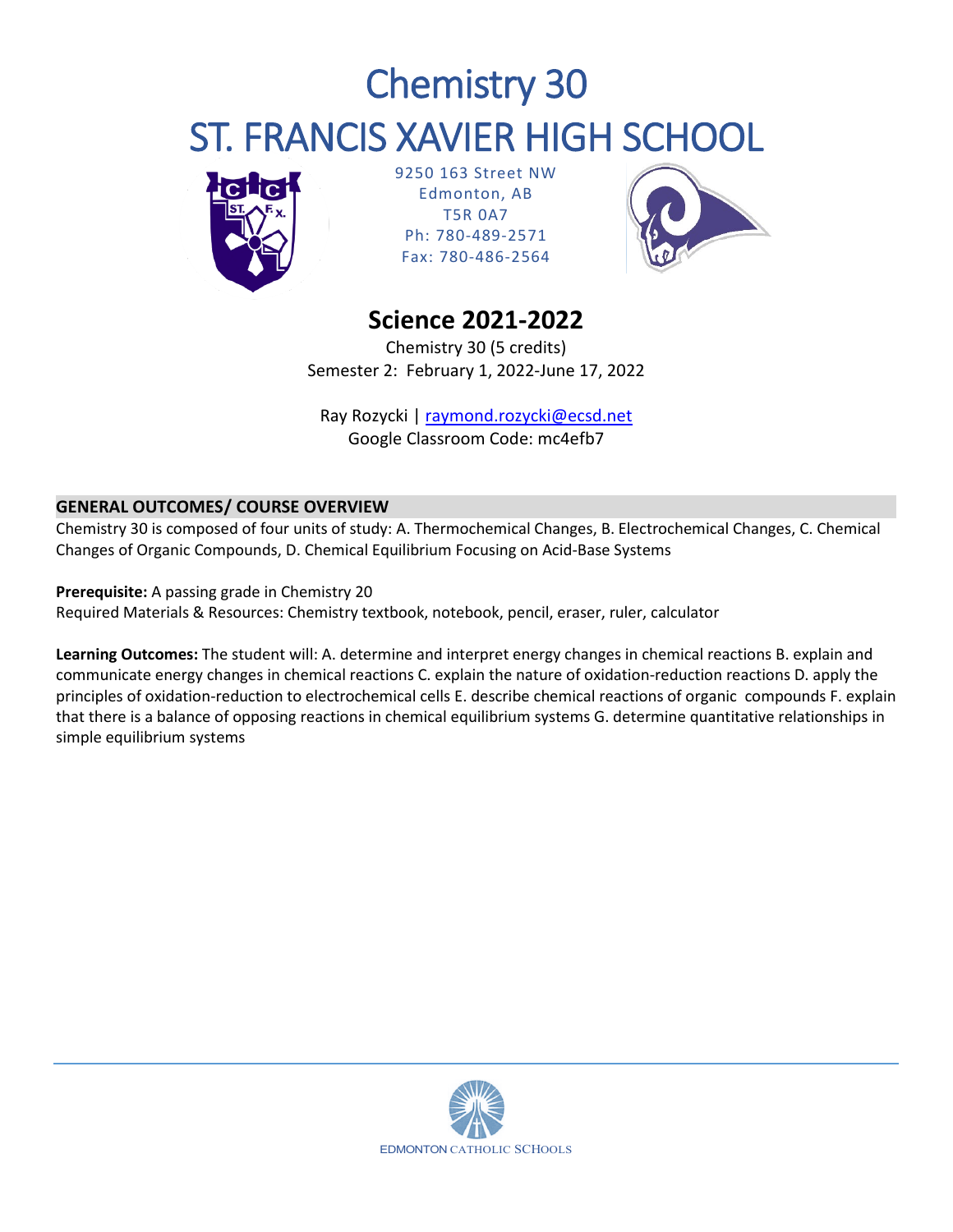#### **ASSESSMENT**

The student's grade is determined by the knowledge the student has acquired based on the program of studies and the skills the student is able to show in articulating his or her knowledge.

| <b>Course Units:</b>                              | <b>Approximate Classroom Days</b> | <b>Course Weight by Unit</b> |
|---------------------------------------------------|-----------------------------------|------------------------------|
| Unit 1: Chemical Changes of Organic Compounds     | 18                                | 20%                          |
| Unit 2: Thermochemical Changes                    | 18                                | 20%                          |
| <b>Unit 3: Electrochemical Changes</b>            | 22                                | 30%                          |
| Unit 4: Chemical Equilibrium on Acid-Base Systems | 22                                | 30%                          |

The student's grade will be calculated based on the following: Unit Coursework: 20% Unit Exams: 80% Final Grade: 90% School awarded mark + 10% Provincial Diploma

**A wide range of assessment information is used in the development of a student's final grade. At St. Francis Xavier High School, individualized assessments provide specific information regarding student progress and overall performance in class. Student assessment may vary from student to student to adapt for differences in student needs, learning styles, preferences, and paces. It should also be noted that not all assignments are used to determine the final grade, and that scale factors may have been used to determine the weight of individual assignments.**

#### **PLAGIARISM**

We provide a Catholic education, where the Core Values of dignity, respect, fairness, personal and communal growth, loyalty, and honesty are the framework for all that we do. Within this Catholic education that St. Francis Xavier School provides, one of our main focuses is to encourage and facilitate the pursuit of knowledge and excellence in academics. To ensure that we attain this focus, all students at our school community are expected to meet the standards of individual integrity in the following ways:

Students practice intellectual honesty in the process of acquiring and extending knowledge by improving their own personal academic competence, critical thinking, and self-evaluation. 2. Students are therefore not expected to act in ways that result or could result in unearned academic benefit or advantage for themselves or others (cheating and collusion).

Therefore, students who **submit work not their own, take or copy answers from another student or source (cheating), provide answers to any assessment to another student (collusion), cheat during examinations, or use unauthorized means to obtain answers or complete work,** after investigation by the teacher supervisor, are at risk of the following: First offense – May receive a zero for the assessment and a two-day suspension.

Second offense – May receive a zero for the assessment and a three-day suspension.

Third offense – May be removed from the class, further suspensions, or possible recommendation for expulsion. Conditions surrounding the investigation will be considered and each situation will be dealt with on an individual basis. Review of the incident will first be conducted by the teacher and will then potentially involve additional staff (department head), administration, parents and the student(s) involved.

#### **SCHOOL POLICIES**